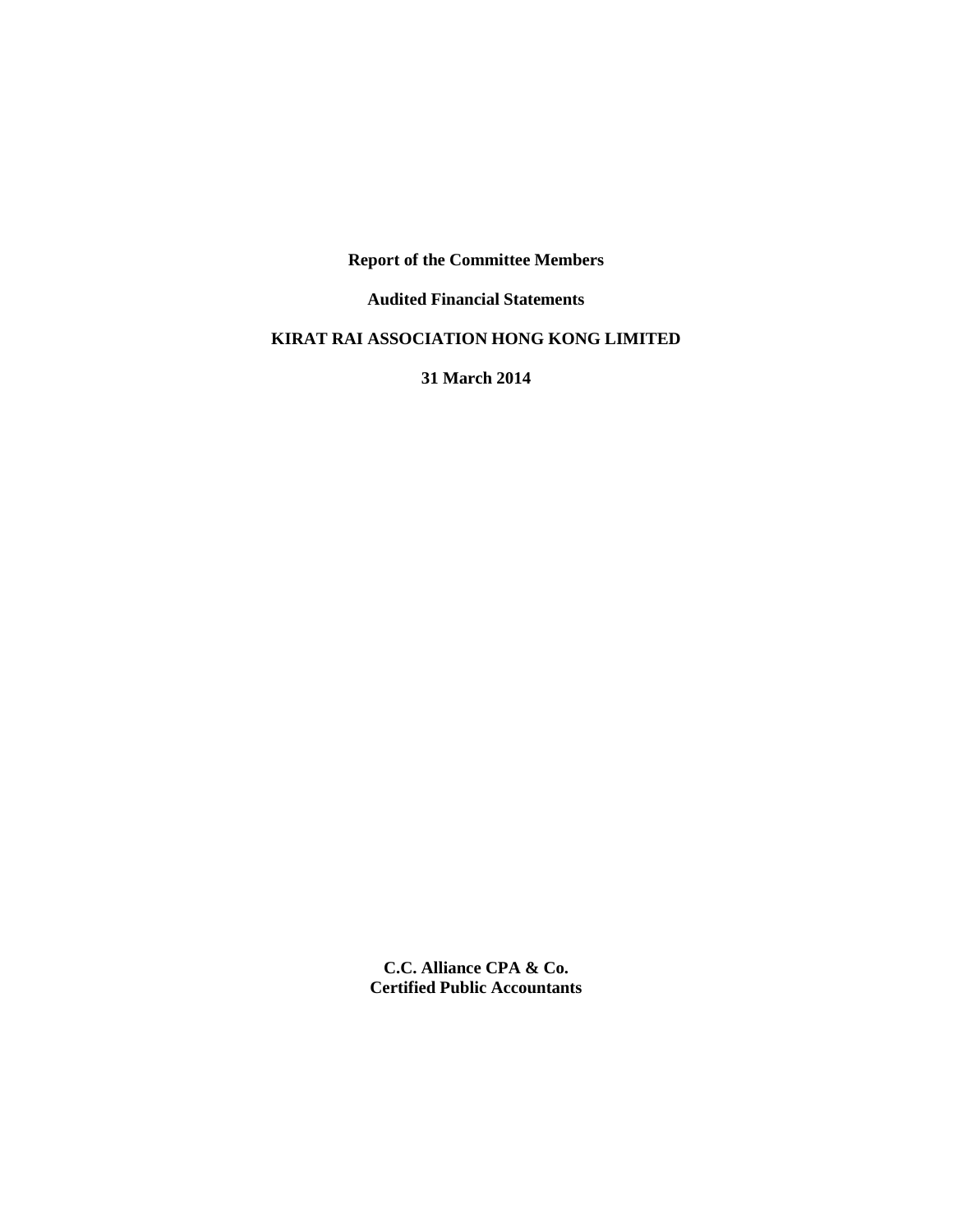# **CONTENTS**

|                                                                      | Pages  |
|----------------------------------------------------------------------|--------|
| REPORT OF THE COMMITTEE MEMBERS                                      | 1      |
| <b>INDEPENDENT AUDITORS' REPORT</b>                                  | 2      |
| AUDITED FINANCIAL STATEMENTS                                         |        |
| Income and expenditure account                                       | 3      |
| Balance sheet                                                        | 4      |
| Statement of changes in funds                                        | 5      |
| Cash flow statement                                                  | 6      |
| Accounting policies and<br>explanatory notes to financial statements | $7-10$ |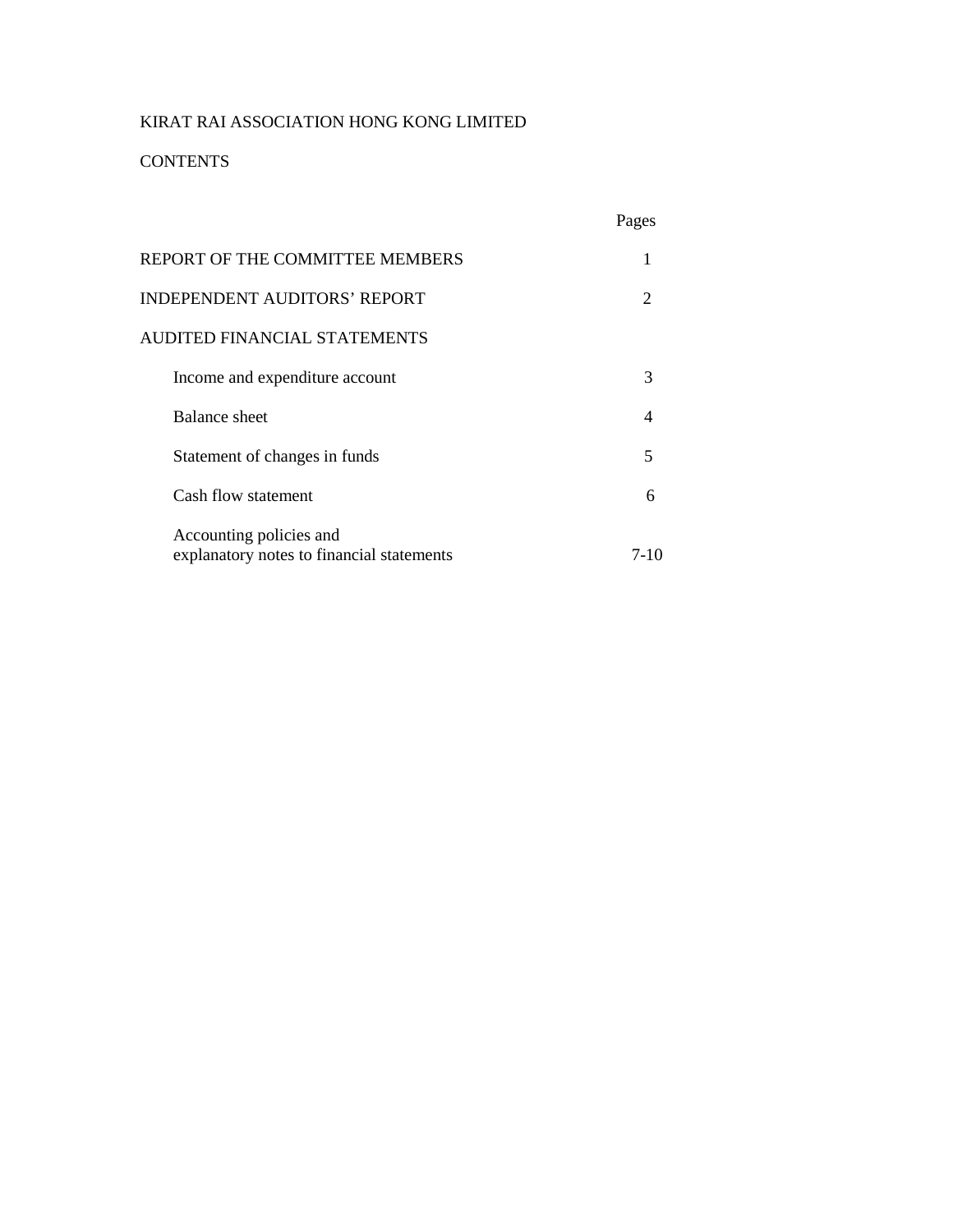### REPORT OF THE COMMITTEE MEMBERS

The Committee Members herein present their report and the audited financial statements of the Association for the year ended 31 March 2014.

#### Principal activities

The Association's principal activities are to maintain social integrity, acquire equality and justice, by protecting, preserving and promoting distinct social and cultural identity and linguistic diversity of Kirat Rai.

#### Results

The Association's surplus for the year ended 31 March 2014 and its state of affairs at that date are set out in the financial statements on page 3 to 10.

#### Property, Plant and Equipment

Details of movement in property, plant and equipment during the year are set out in note 5 in the financial statements.

#### Committee Members

The Committee Members of the Association during the year and at the balance sheet date were:

Rai Bimal Rai Kisan Rai Lalparsad Rai Pitambar Rai Shashi Madan

There being no provision to the contrary in the Articles of Association for rotation, all committee members continue in office.

#### Committee Members' interests in contracts

No contracts of significance to which the Association was a party in which a committee member of the Association had a material interest subsisted at the end of the year or at any time during the financial year.

#### Auditors

During the year Janice C.M. Li Certified Public Accountant (Practising) retired as company's auditors. C.C. Alliance & Co. were appointed as auditors of the Association. A resolution for their reappointment as auditors of the Association will be proposed at the forthcoming annual general meeting.

### ON BEHALF OF THE BOARD

CHAIRMAN, Hong Kong 30 March 2015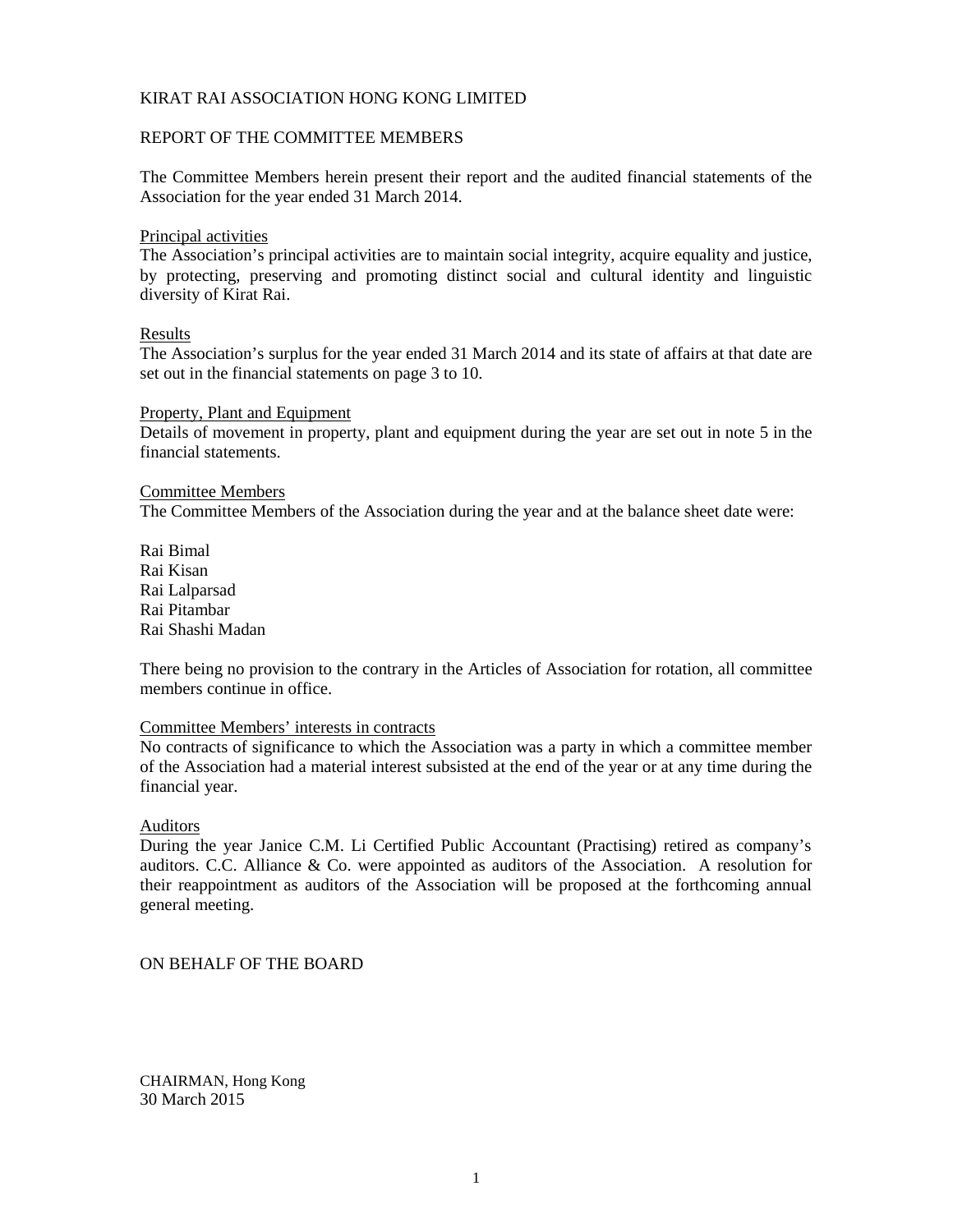#### INDEPENDENT AUDITORS' REPORT

To the members of KIRAT RAI ASSOCIATION HONG KONG LIMITED (incorporated in Hong Kong with limited by guarantee)

#### Report on the Financial Statements

We have audited the financial statements of KIRAT RAI ASSOCIATION HONG KONG LIMITED set out on pages 3 to 10 which comprise the balance sheet as at 31 March 2014, and the income and expenditure account, statement of changes in funds and cash flow statement for the year then ended, and a summary of significant accounting policies and other explanatory notes.

#### Committee Members' responsibility for the financial statements

The Committee Members are responsible for the preparation and presentation of these financial statements in accordance with Hong Kong Financial Reporting Standards issued by the Hong Kong Institute of Certified Public Accountants and the Hong Kong Companies Ordinance. This responsibility includes designing, implementing and maintaining internal control relevant to the preparation and the true and fair presentation of financial statements that are free from material misstatement, whether due to fraud or error; selecting and applying appropriate accounting policies; and making accounting estimates that are reasonable in the circumstances.

#### Auditors' responsibility

Our responsibility is to express an opinion on these financial statements based on our audit and to report our opinion solely to you, as a body, in accordance with section 141 of the Hong Kong Companies Ordinance, and for no other purpose. We do not assume responsibility towards or accept liability to any other person for the content of this report.

We conducted our audit in accordance with Hong Kong Standards on Auditing issued by the Hong Kong Institute of Certified Public Accountants. Those standards require that we comply with ethical requirements and plan and perform the audit to obtain reasonable assurance as to whether the financial statements are free from material misstatement.

An audit involves performing procedures to obtain audit evidence about the amounts and disclosures in the financial statements. The procedures selected depend on the auditors' judgment, including the assessment of the risks of material misstatement of the financial statements, whether due to fraud or error. In making those risk assessments, the auditors consider internal control relevant to the entity's preparation and true and fair presentation of the financial statements in order to design audit procedures that are appropriate in the circumstances, but not for the purpose of expressing an opinion on the effectiveness of the entity's internal control. An audit also includes evaluating the appropriateness of accounting policies used and the reasonableness of accounting estimates made by the Committee Members, as well as evaluating the overall presentation of the financial statements.

We believe that our audit evidence we have obtained is sufficient and appropriate to provide a basis for our audit opinion.

#### Opinion

In our opinion the financial statements give a true and fair view of the state of affairs of the association as at 31 March 2014 and of its surplus and cash flows for the year then ended in accordance with Hong Kong Financial Reporting Standards and have been properly prepared in accordance with the Hong Kong Companies Ordinance.

C.C. Alliance CPA & Co. Certified Public Accountants 30 March 2015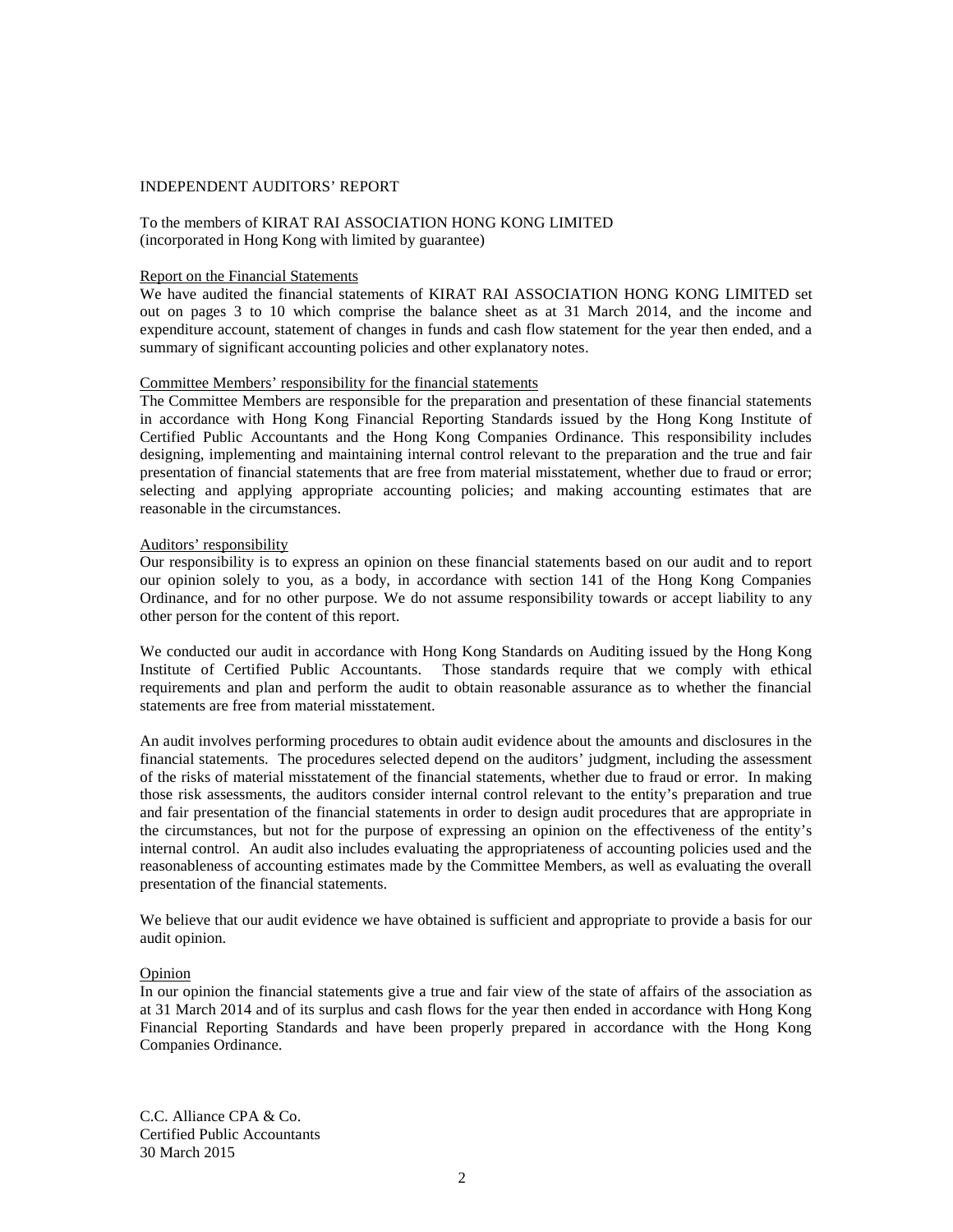## INCOME AND EXPENDITURE ACCOUNT For the year ended 31 March 2014

| <b>INCOME</b><br>Income                   | <b>Notes</b> | 2014<br>HK\$<br>333,607 | Period from<br>9 August 2011<br>(date of<br>incorporation)<br>to 31 March<br>2013<br>HK\$<br>174,352 |
|-------------------------------------------|--------------|-------------------------|------------------------------------------------------------------------------------------------------|
| <b>OTHER INCOME</b>                       |              | 333,607                 | 174,352                                                                                              |
|                                           |              |                         |                                                                                                      |
| <b>EXPENDITURE</b>                        |              |                         |                                                                                                      |
| Accessories                               |              | 2,858                   |                                                                                                      |
| Advertisement                             |              | 3,000                   |                                                                                                      |
| Audit fees                                |              | 3,000                   | 4,000                                                                                                |
| Cleaning                                  |              |                         | 52                                                                                                   |
| Depreciation expense                      |              | 302                     | 302                                                                                                  |
| Donations                                 |              | 3,355                   |                                                                                                      |
| Gifts, flowers and funeral expenses       |              | 3,070                   |                                                                                                      |
| Meals and refreshments                    |              | 8,938                   |                                                                                                      |
| Office supplies                           |              | 4,239                   | 3,550                                                                                                |
| Printing & stationery                     |              | 10,012                  | 12,023                                                                                               |
| Rent, rates and management fees           |              | 14,400                  | 6,800                                                                                                |
| Religious, cultural and social activities |              | 209,785                 | 108,791                                                                                              |
| Repairs & maintenance                     |              | 250                     |                                                                                                      |
| Sundry expenses<br>Uniforms               |              | 2,792<br>633            | 679                                                                                                  |
| Utilities                                 |              | 2,992                   | 73                                                                                                   |
|                                           |              |                         |                                                                                                      |
|                                           |              | 269,626                 | 136,270                                                                                              |
|                                           |              |                         |                                                                                                      |
| Surplus for the year/period               | 3            | 63,981                  | 38,082                                                                                               |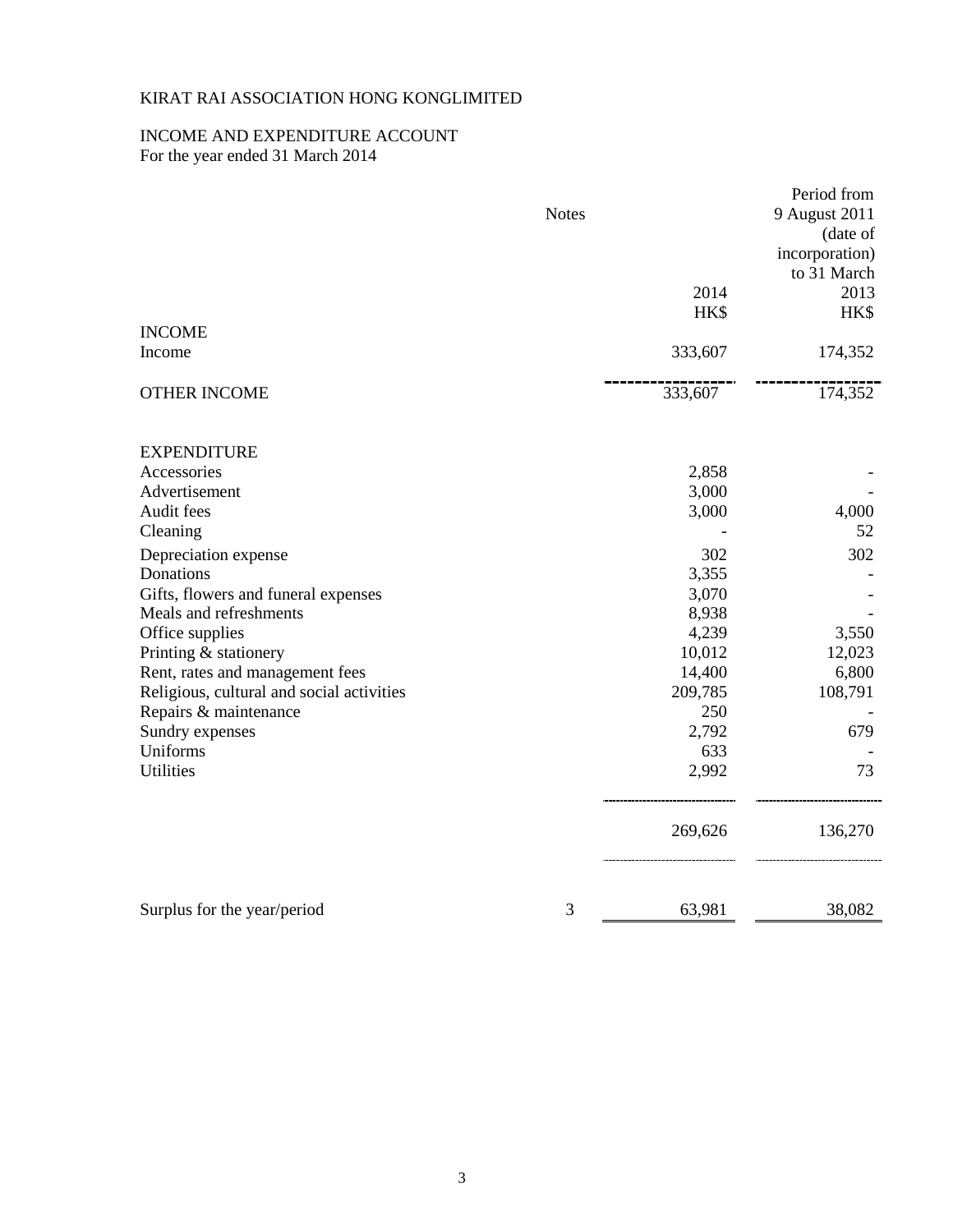### BALANCE SHEET As at 31 March 2014

|                               |              | 2014    | 2013   |
|-------------------------------|--------------|---------|--------|
|                               | <b>Notes</b> | HK\$    | HK\$   |
| <b>NON-CURRENT ASSETS</b>     |              |         |        |
| Property, plant and equipment | 5            | 2,964   | 3266   |
| <b>CURRENT ASSETS</b>         |              |         |        |
| Deposits and prepayment       |              | 3,600   | 3,600  |
| Cash and bank balance         |              | 112,049 | 35,216 |
|                               |              | 115,649 | 38,816 |
| <b>CURRENT LIABILITIES</b>    |              |         |        |
| Accruals                      |              | 3,000   | 4,000  |
| Other payables                |              | 13,550  |        |
|                               |              | 16,550  | 4,000  |
| <b>NET CURRENT ASSETS</b>     |              | 99,099  | 34,816 |
|                               |              |         |        |
| <b>NET ASSETS</b>             |              | 102,063 | 38,082 |
| <b>ACCUMULATED FUNDS</b>      |              | 102,063 | 38,082 |

The financial statements on pages 3 to 10 were approved and authorized for issue by the board of Committee Members on 30 March 2015.

 $\overline{\phantom{0}}$ 

Committee member Committee member

\_\_\_\_\_\_\_\_\_\_\_\_\_\_\_\_\_\_\_\_\_\_\_\_\_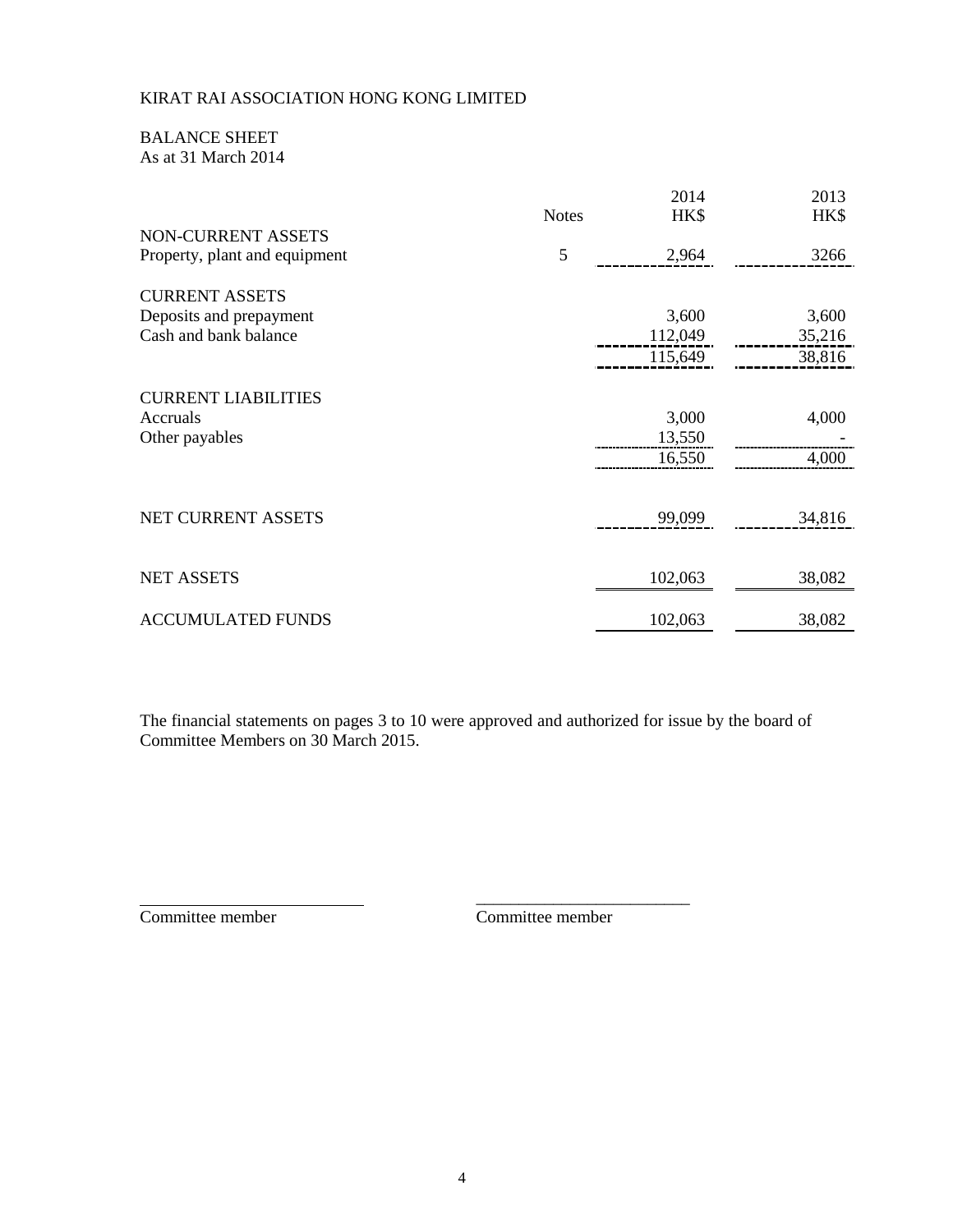# STATEMENT OF CHANGES IN FUNDS

# For the year ended 31 March 2014

|                                       | 2014<br>HK\$ | 2013<br>HK\$ |  |
|---------------------------------------|--------------|--------------|--|
| Accumulated fund at beginning of year | 38,082       | -            |  |
| Surplus for the year/period           | 63,981       | 38,082       |  |
| Accumulated fund at 31 March          | 102,063      | 38,082       |  |
|                                       |              |              |  |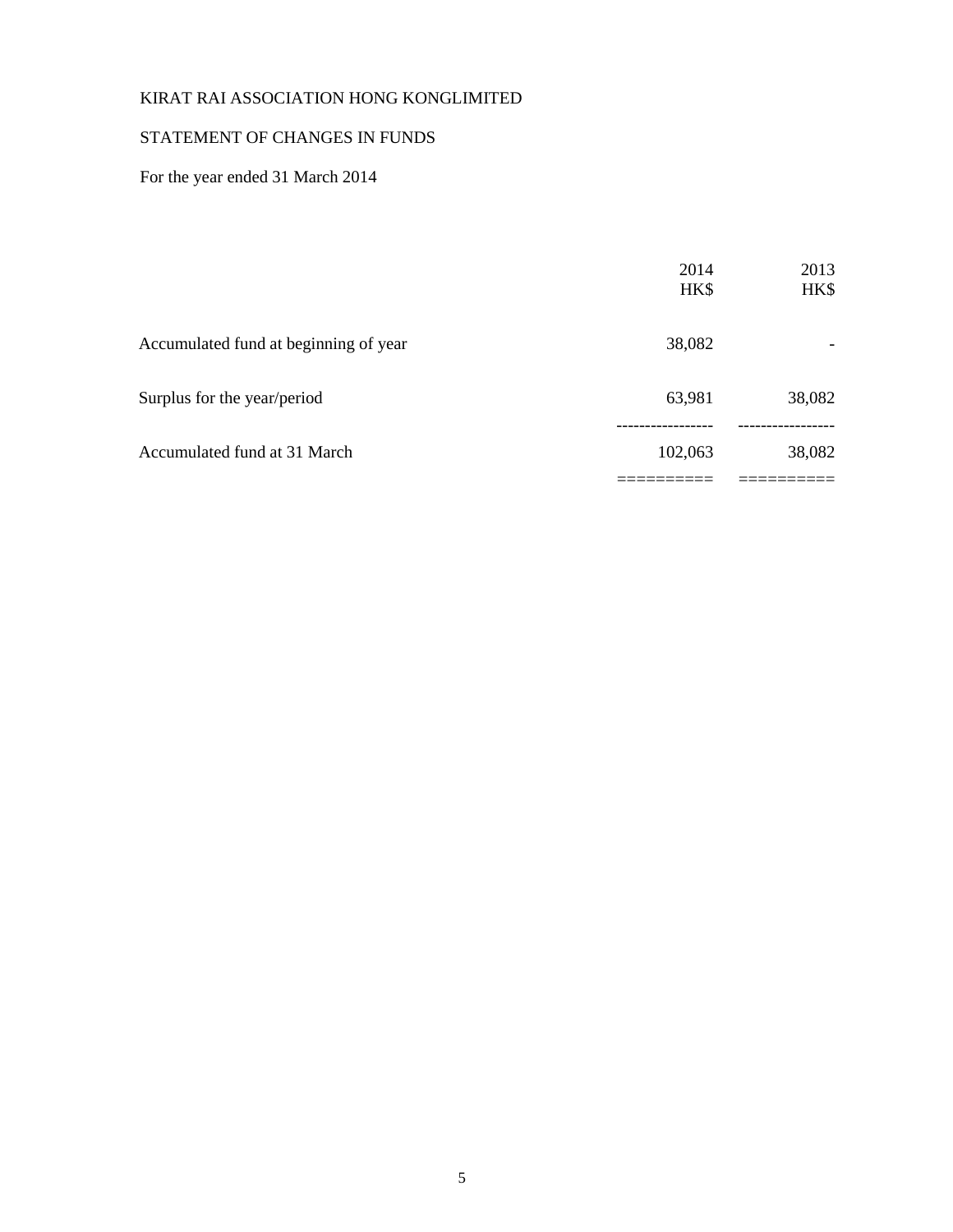## CASH FLOW STATEMENT

# For the year ended 31 March 2014

|                                                               | 2014<br>HK\$ | 2013<br>HK\$  |
|---------------------------------------------------------------|--------------|---------------|
| <b>CASH FLOWS FROM OPERATING ACTIVITIES</b>                   |              |               |
| Surplus for the year/period                                   | 63,981       | 38,082        |
| Adjustments for:                                              |              |               |
| Depreciation                                                  | 302          | 302           |
| Operating profit before working capital changes               |              | 64,283 38,384 |
| <b>CHANGE IN WORKING CAPITAL</b>                              |              |               |
| Increase in deposits and prepayment                           |              | (3,600)       |
| Increase in other payables                                    | 13,550       |               |
| (Decrease)/Increase in accruals                               | (1,000)      | 4,000         |
| CASH GENERATED FROM/(USED IN) OPERATING<br><b>ACTIVITIES</b>  | 12,550       | 400           |
| <b>INVESTING ACTIVITIES</b>                                   |              |               |
| Purchase of fixed assets                                      |              | (3,568)       |
| NET CASH INFLOW/(OUTFLOW) FROM INVESTING<br><b>ACTIVITIES</b> |              | (3,568)       |
| NET INCREASE/(DECREASE) IN CASH AND CASH                      |              |               |
| <b>EQUIVALENTS</b>                                            | 76,833       | 35,216        |
| Cash and cash equivalents at beginning of year                | 35,216       |               |
| Cash & cash equivalents at end of year/period                 | 112,049      | 35,216        |
|                                                               |              |               |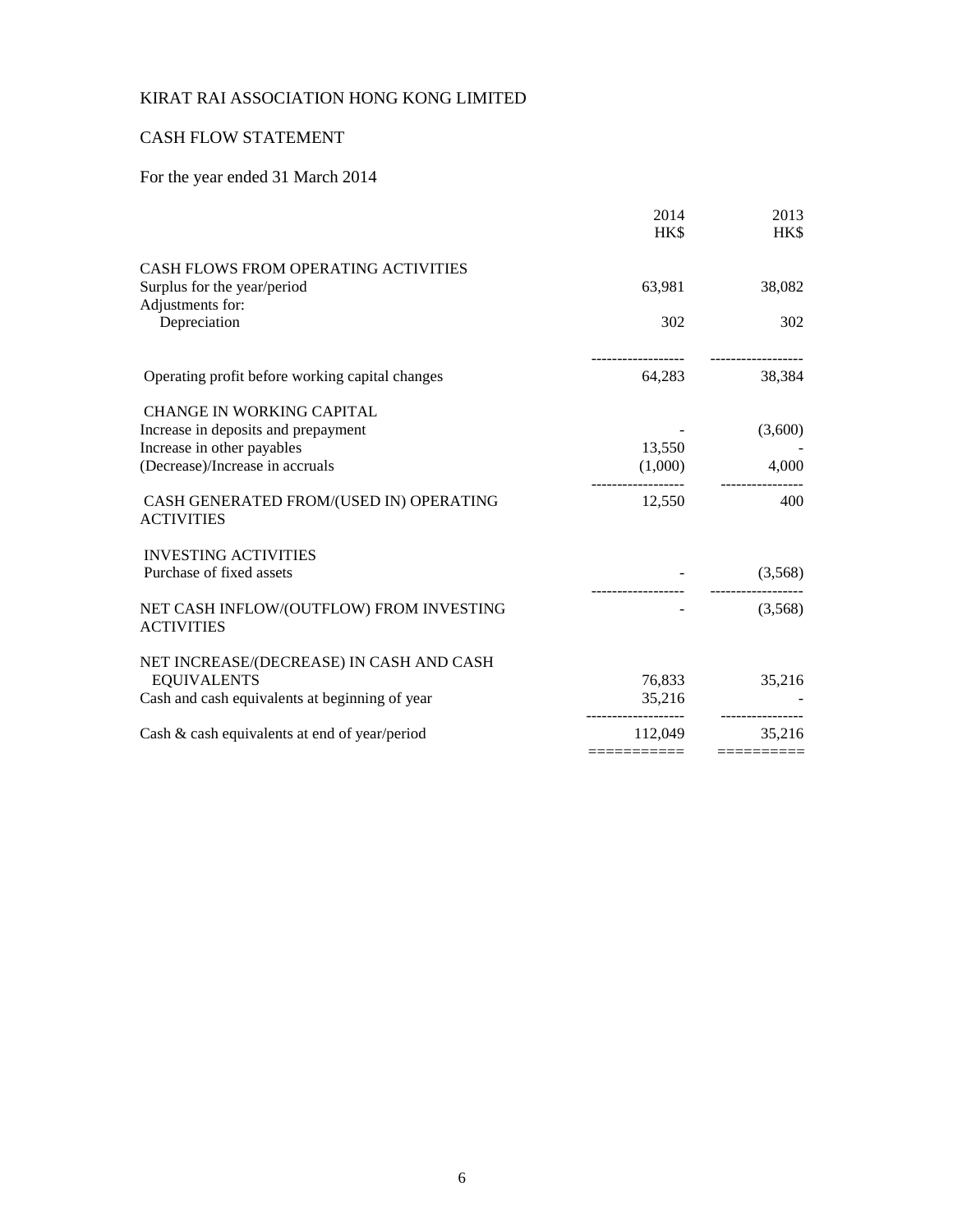### ACCOUNTING POLICIES AND EXPLANATORY NOTES TO FINANCIAL STATEMENTS

#### 31 March 2014

#### CORPORATE INFORMATION

KIRAT RAI ASSOCIATION HONG KONG Limited is a limited company incorporated in Hong Kong under the Hong Kong Companies Ordinance (Chapter 32) as a Company limited by guarantee and not having a share capital and is engaged to maintain social integrity, acquire equality and justice by protecting, preserving and promoting distinct social and cultural identity and linguistic diversity of Kirat Rai.

#### 1. SIGNIFICANT ACCOUNTING POLICIES

#### Basis of preparation of financial statements

These financial statements have been prepared in accordance with the Hong Kong Financial Reporting Standards (HKFRSs) (which also include Statements of Standard Accounting Practice and Interpretations) issued by the Hong Kong Institute of Certified Public Accountants ("HKICPA"), accounting principles generally accepted in Hong Kong and the Hong Kong Companies Ordinance. The financial statements have been prepared under the historical cost convention.

The preparation of financial statements in conformity with HKFRSs requires management to make judgements, estimates and assumptions that affect the application of policies and reported amounts of assets, liabilities, income and expenditure. The estimates and associated assumptions are based on historical experience and various other factors that are believed to be reasonable under the circumstances, the results of which form the basis of making the judgements about carrying values of assets and liabilities that are not readily apparent from other sources. Actual results may differ from these estimates.

The estimates and underlying assumptions are reviewed on an ongoing basis. Revisions to accounting estimates are recognized in the period in which the estimate is revised if the revision effects only that period, or in which the period of revision and future periods if the revision affects both current and future periods.

#### Revenue recognition

Revenue is recognized on the basis of cash received and receivable from membership fee, donation and other contribution.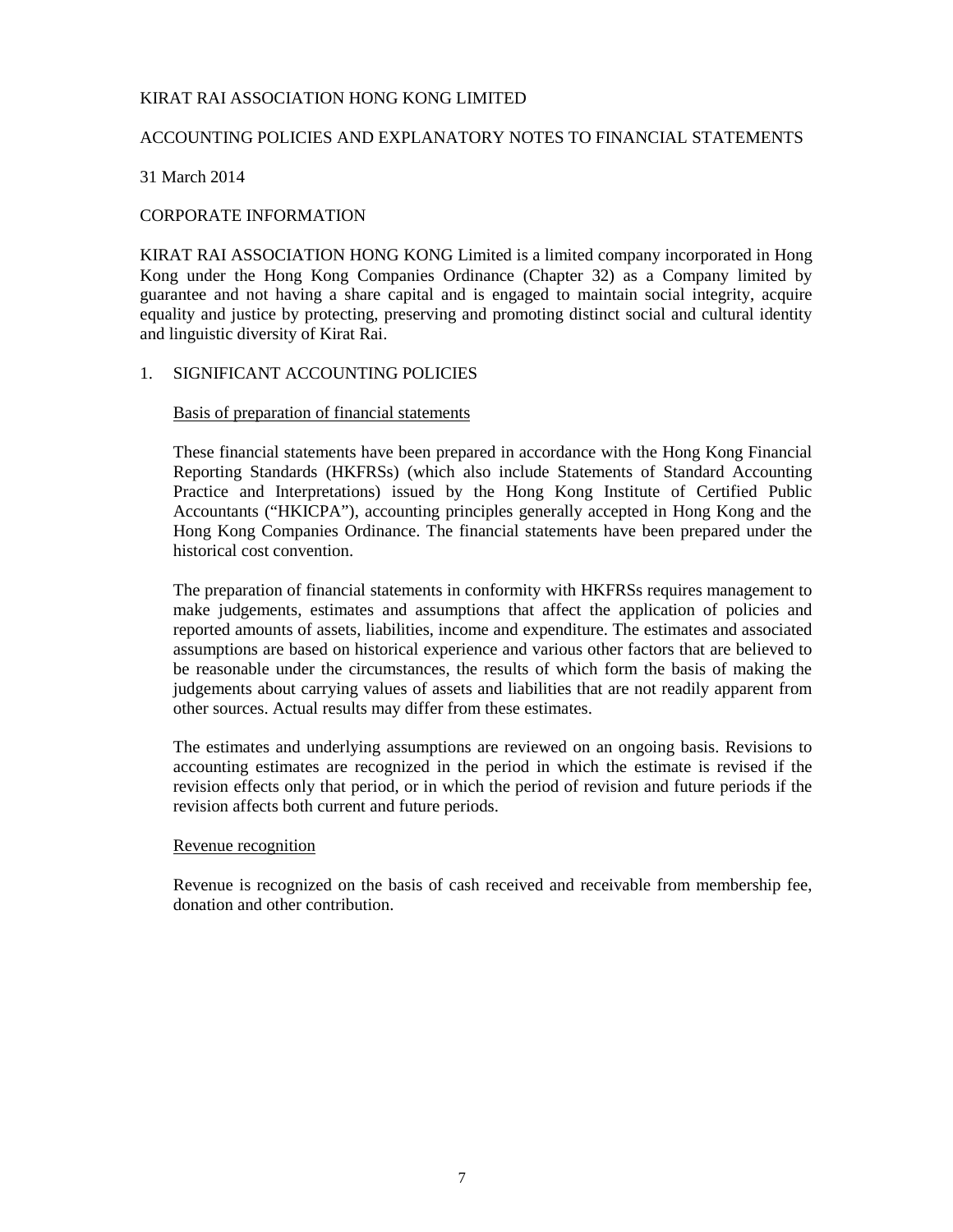#### ACCOUNTING POLICIES AND EXPLANATORY NOTES TO FINANCIAL STATEMENTS

31 March 2014

### 1. SIGNIFICANT ACCOUNTING POLICIES-CONTINUED

#### Property, plant and equipment

Property, plant and equipment are stated at cost less accumulated depreciation and accumulated impairment losses. The cost of an item of property, plant and equipment comprises its purchase price and any directly attributable costs of bringing the asset to its working condition and location for its intended use. Expenditure incurred after item of property, plant and equipment have been put into operation, such as repairs and maintenance, is normally charged to the income statement in the period in which it is incurred. In situations where it can be clearly demonstrated that the expenditure has resulted in an increase in the future economic benefits expected to be obtained from the use of an item of property, plant and equipment, and where the cost of the item can be measured reliably, the expenditure is capitalized as an additional cost of that asset or as a replacement.

Depreciation is calculated on the straight-line basis to write off the cost of each item of property, plant and equipment to its residual value over its estimated useful life. The principal annual rates used for this purpose are:

Property, plant & equipments 20%

#### Impairment of assets

Assets that have an indefinite useful life are not subject to amortization, which are at least tested annually for impairment and are reviewed for impairment whenever events or changes in circumstances indicate that the carrying amount may not be recoverable. Assets that are subject to amortisation are reviewed for impairment whenever events or changes in circumstances indicate that the carrying amount may not be recoverable. An impairment loss is recognized for the amount by which the asset's carrying amount exceeds its recoverable amount. The recoverable amount is the higher of an asset's fair value less costs to sell and value in use. For the purposes of assessing impairment, assets are grouped at the lowest levels for which there are separately identifiable cash flows (cash-generating units).

#### Operating leases

Leases where substantially all the rewards and risks of ownership of assets remain with the lessor are accounted for as operating leases. Rentals applicable to such leases are dealt with in the income and expenditure account over the terms of the lease.

### Cash and cash equivalents

Cash comprises cash on hand and at bank and demand deposits with bank. Cash equivalents are short-term, highly liquid investments that are readily convertible to known amounts of cash and which are subject to an insignificant risk of changes in value.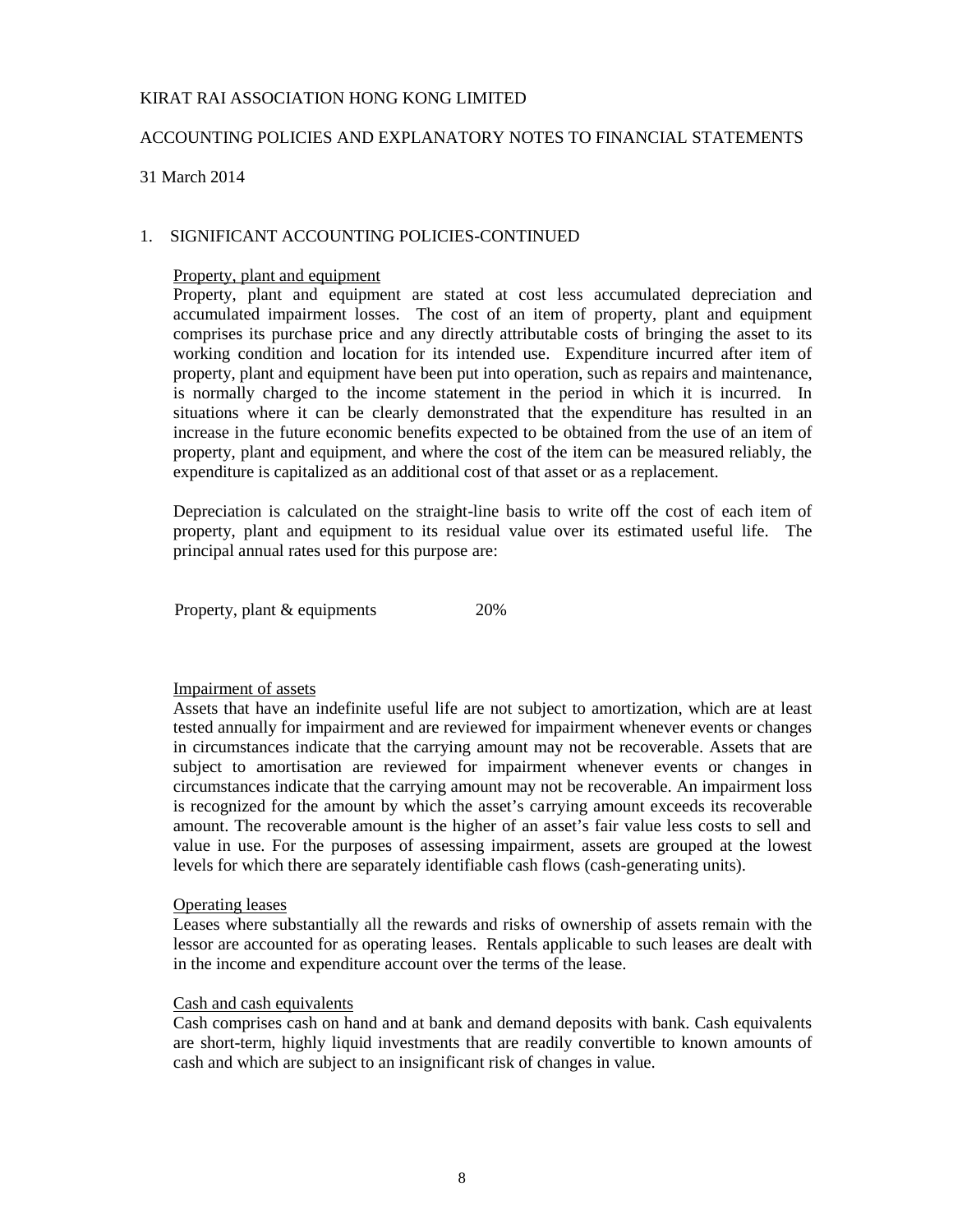## ACCOUNTING POLICIES AND EXPLANATORY NOTES TO FINANCIAL STATEMENTS

### 31 March 2014

### 1. SIGNIFICANT ACCOUNTING POLICIES-CONTINUED

#### Income tax

The Association is exempted from Hong Kong profits tax under the provision of Section 88 of the Hong Kong Inland Revenue Ordinance.

## 2. LIQUIDITY RISK

Prudent liquidity risk management implies maintaining sufficient cash. To manage its liquidity risk, the Association has maintained an adequate cash position.

## 3. SURPLUS FOR THE YEAR/PERIOD

Surplus for the year/period is arrived at after charging:

| 3,000<br>302 | 4,000<br>302 |      |
|--------------|--------------|------|
|              |              |      |
|              |              |      |
| HK\$         | HK\$         |      |
|              | 2014         | 2013 |

### 4. TAXATION

The Association is exempt from payment of tax by virtue of Section 88 of the Inland Revenue Ordinance.